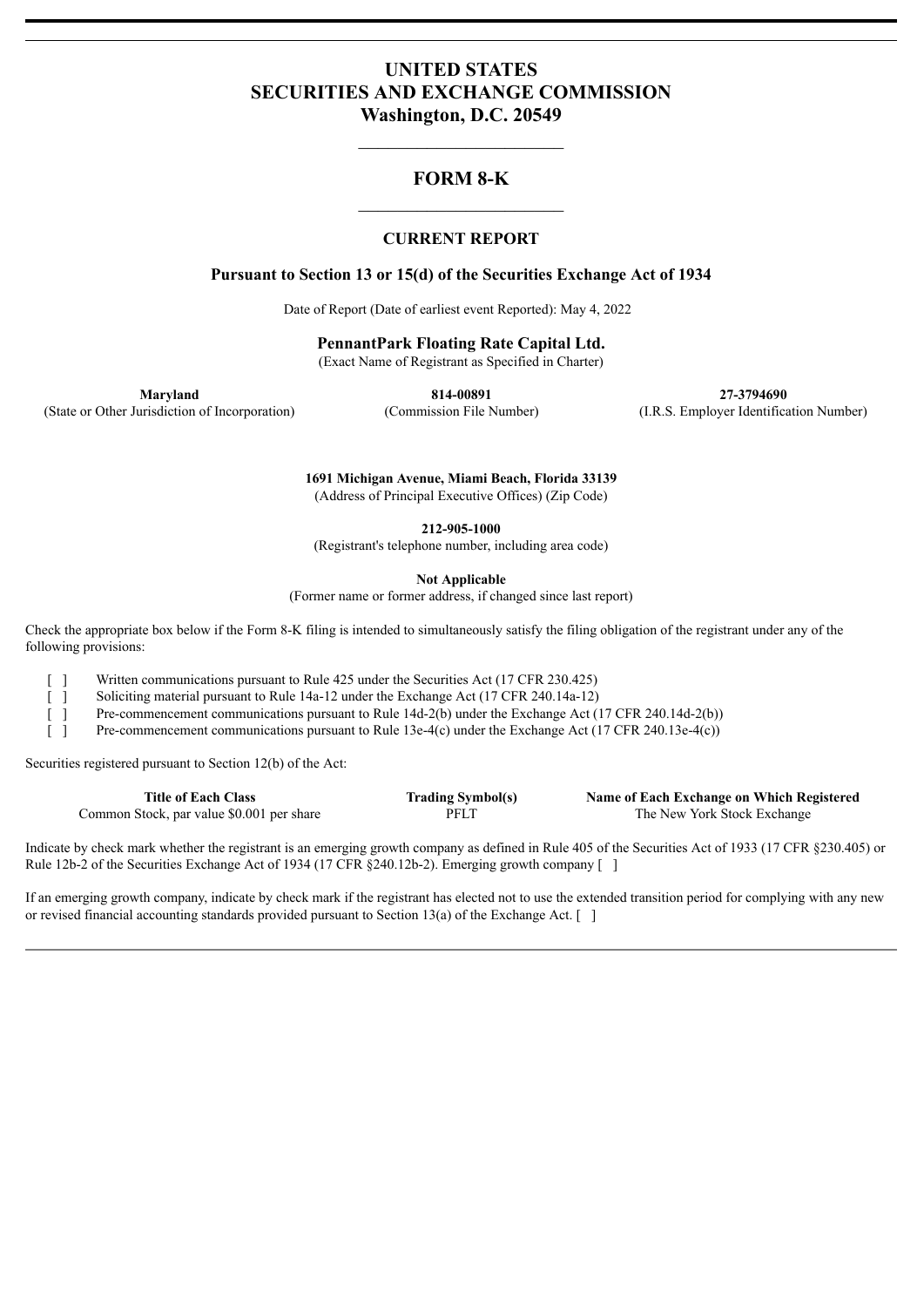#### **Item 2.02. Results of Operations and Financial Condition.**

On May 4, 2022, PennantPark Floating Rate Capital Ltd., or the Company, issued a press release announcing its financial results for the second fiscal quarter ended March 31, 2022. A copy of the press release is furnished as Exhibit 99.1 to this report pursuant to Item 2.02 on Form 8-K and Regulation FD.

The information in this report on Form 8-K, including Exhibit 99.1 furnished herewith, is being furnished and shall not be deemed "filed" for purposes of Section 18 of the Securities Exchange Act of 1934, as amended, or the Exchange Act, or otherwise subject to the liabilities of such section. The information in this report on Form 8-K shall not be deemed incorporated by reference in any filing under the Securities Act of 1933, as amended, or the Securities Act, or under the Exchange Act, except as shall be expressly set forth by specific reference in such filing. For information concerning the COVID-19 pandemic and its potential impact on the Company's business and operating results, see the Company's Quarterly Report on Form 10-Q for the quarter ended March 31, 2022, including "Item 2. Management's Discussion and Analysis of Financial Condition and Results of Operations – COVID-19 Developments".

#### **Forward-Looking Statements**

This report on Form 8-K, including Exhibit 99.1 furnished herewith, may contain "forward-looking statements" within the meaning of the Private Securities Litigation Reform Act of 1995. You should understand that under Section 27A(b)(2)(B) of the Securities Act and Section 21E(b)(2)(B) of the Exchange Act, the "safe harbor" provisions of the Private Securities Litigation Reform Act of 1995 do not apply to forward-looking statements made in periodic reports the Company files under the Exchange Act. All statements other than statements of historical facts included in this report on Form 8-K are forward-looking statements and are not guarantees of future performance or results, and involve a number of risks and uncertainties. Actual results may differ materially from those in the forward-looking statements as a result of a number of factors, including those described from time to time in filings with the Securities and Exchange Commission as well as changes in the economy and risks associated with possible disruption in the Company's operations or the economy generally due to terrorism, natural disasters or pandemics such as COVID-19. The Company undertakes no duty to update any forwardlooking statement made herein. You should not place undue influence on such forward-looking statements as such statements speak only as of the date on which they are made.

The Company may use words such as "anticipates," "believes," "expects," "intends," "seeks," "plans," "estimates" and similar expressions to identify forward-looking statements. Such statements are based on currently available operating, financial and competitive information and are subject to various risks and uncertainties that could cause actual results to differ materially from its historical experience and present expectations.

#### **Item 9.01. Financial Statements and Exhibits.**

**(a) Financial statements:** None **(b) Pro forma financial information:** None **(c) Shell company transactions:** None **(d) Exhibits** 99.1 Press Release of [PennantPark](#page-3-0) Floating Rate Capital Ltd. dated May 4, 2022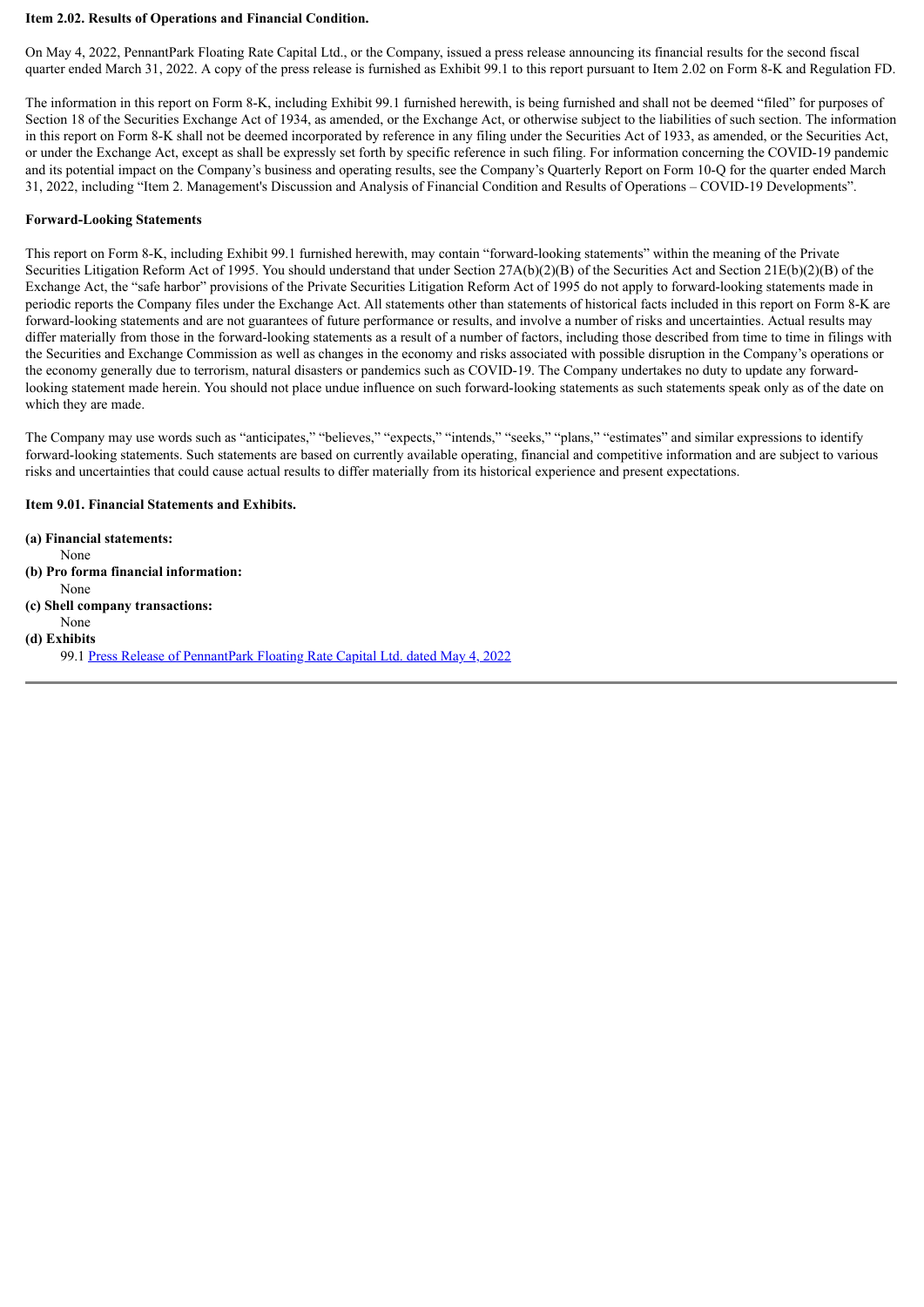#### **SIGNATURE**

Pursuant to the requirements of the Securities Exchange Act of 1934, the registrant has duly caused this report to be signed on its behalf by the undersigned hereunto duly authorized.

#### **PennantPark Floating Rate Capital Ltd.**

Date: May 4, 2022 **By:** /s/ Richard Cheung Richard Cheung Chief Financial Officer & Treasurer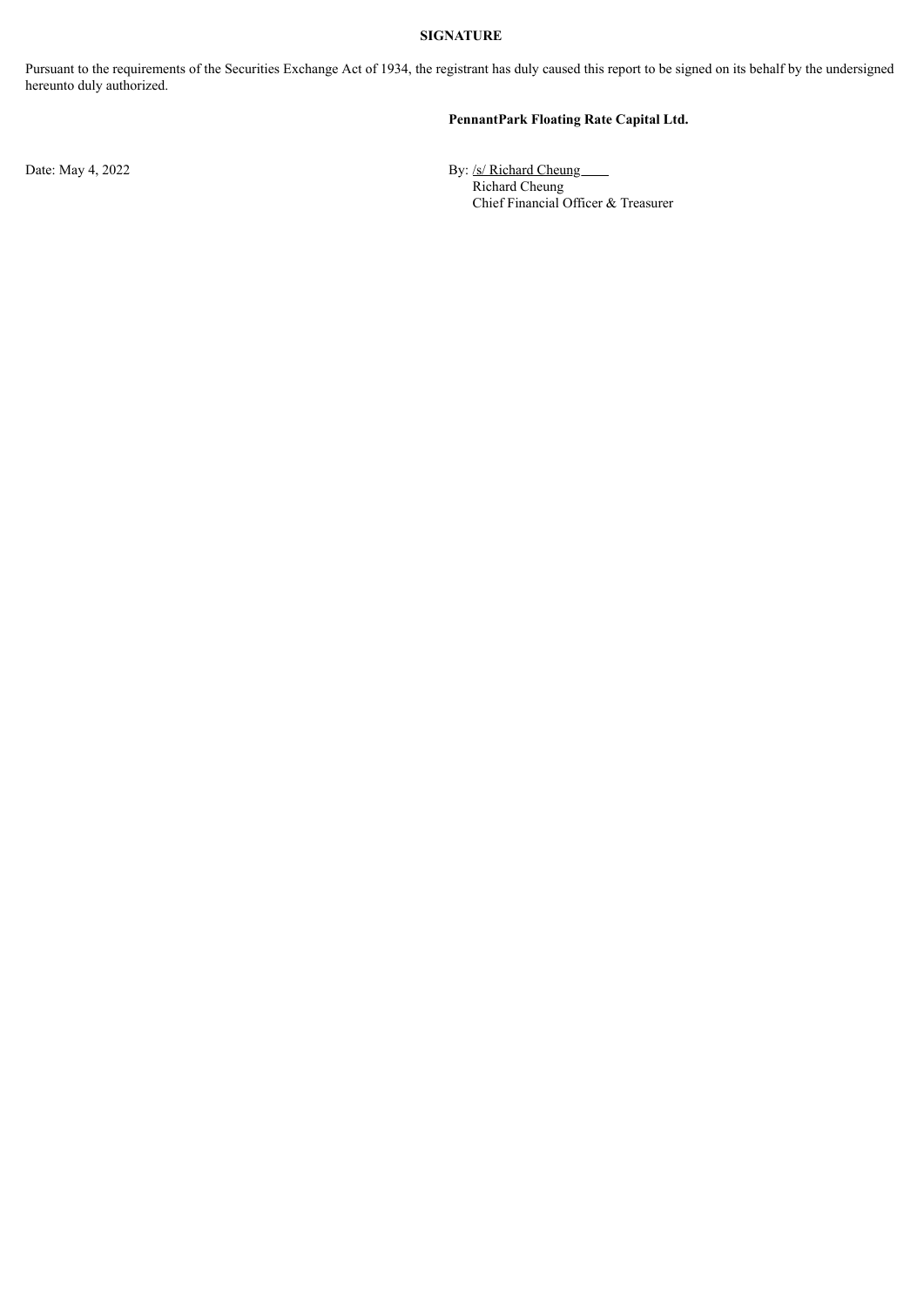<span id="page-3-0"></span>

Floating Rate Capital Ltd.

# **PennantPark Floating Rate Capital Ltd. Announces Financial Results for the Quarter Ended March 31, 2022**

MIAMI, May 04, 2022 (GLOBE NEWSWIRE) -- PennantPark Floating Rate Capital Ltd. (NYSE: PFLT) (TASE: PFLT) announced today financial results for the second fiscal quarter ended March 31, 2022.

# **HIGHLIGHTS**

Quarter ended March 31, 2022 (\$ in millions, except per share amounts)

| <b>Assets and Liabilities:</b>                    |                           |         |
|---------------------------------------------------|---------------------------|---------|
| Investment portfolio <sup><math>(1)</math></sup>  | \$                        | 1,192.6 |
| PSSL investment portfolio                         | \$                        | 705.0   |
| Net assets                                        | $\mathbb S$               | 520.0   |
| GAAP net asset value per share                    | \$                        | 12.62   |
| Quarterly decrease GAAP net asset value per share |                           | 0.7%    |
| Adjusted net asset value per share $(2)$          | $\$$                      | 12.41   |
| <b>Credit Facility</b>                            | \$                        | 249.9   |
| 2023 Notes                                        | $\mathbb S$               | 88.3    |
| 2026 Notes                                        | $\boldsymbol{\mathsf{S}}$ | 181.9   |
| 2031 Asset-Backed Debt                            | $\mathsf{\$}$             | 225.8   |
| Regulatory Debt to Equity                         |                           | 1.50x   |
| Regulatory Net Debt to Equity $(3)$               |                           | 1.40x   |
| GAAP Net Debt to Equity <sup>(4)</sup>            |                           | 1.34x   |
| Yield on debt investments at quarter-end          |                           | 7.5%    |
| <b>Operating Results:</b>                         |                           |         |
| Net investment income                             | $\$$                      | 11.4    |
| Net investment income per share                   | $\mathbb S$               | 0.29    |
| Distributions declared per share                  | \$                        | 0.285   |
| PFLT Portfolio Activity:                          |                           |         |
| Purchases of investments                          | $\$$                      | 113.2   |
| Sales and repayments of investments               | \$                        | 103.9   |
| Number of new portfolio companies invested        |                           | 7       |
| Number of existing portfolio companies invested   |                           | 29      |
| Number of ending portfolio companies              |                           | 119     |
| PSSL Portfolio Activity:                          |                           |         |
| Purchases of investments                          | \$                        | 67.5    |
| Sales and repayments of investments               | \$                        | 5.3     |

(1) Includes investments in PennantPark Senior Secured Loan Fund I LLC, or PSSL, an unconsolidated joint venture, totaling \$225.7 million, at fair value.

(2) This is a non-GAAP financial measure. The Company believes that this number provides useful information to investors and management because it reflects the Company's financial performance excluding the impact of the \$8.5 million unrealized loss on our multi-currency senior secured revolving credit facility, as amended and restated, with Truist Bank (formerly SunTrust Bank) and other lenders, or the Credit Facility, and our 4.3% Series A notes due 2023, or the 2023 Notes. The presentation of this additional information is not meant to be considered in isolation or as a substitute for financial results prepared in accordance with GAAP.

(3) This is a non-GAAP financial measure. The Company believes that this number provides useful information to investors and management because it reflects the Company's financial performance net of \$50.1 million of cash and cash equivalents. The presentation of this additional information is not meant to be considered in isolation or as a substitute for financial results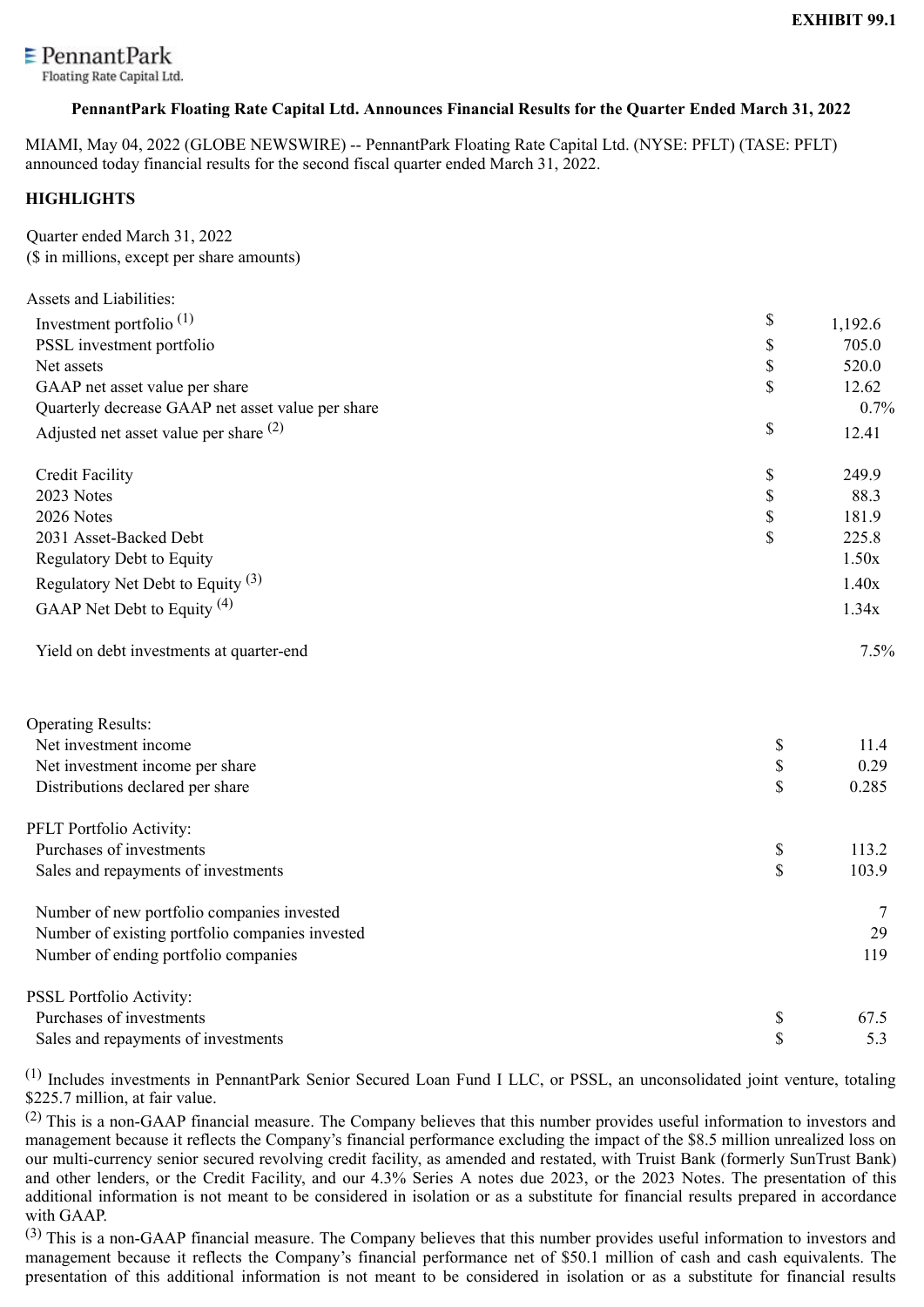#### prepared in accordance with GAAP.

(4) This is a non-GAAP financial measure. The Company believes that this number provides useful information to investors and management because it reflects the Company's financial performance including the impact of the \$8.5 million unrealized loss on the Credit Facility and the 2023 Notes net of \$50.1 million of cash and cash equivalents. The presentation of this additional information is not meant to be considered in isolation or as a substitute for financial results prepared in accordance with GAAP.

# **CONFERENCE CALL AT 9:00 A.M. ET ON MAY 5, 2022**

PennantPark Floating Rate Capital Ltd. ("we," "our," "us" or the "Company") will also host a conference call at 9:00 a.m. (Eastern Time) on Thursday May 5, 2022 to discuss its financial results. All interested parties are welcome to participate. You can access the conference call by dialing toll-free (866) 548-4713 approximately 5-10 minutes prior to the call. International callers should dial (323) 794-2093. All callers should reference conference ID #5639720 or PennantPark Floating Rate Capital Ltd. An archived replay of the call will be available through May 19, 2022, by calling toll-free (888) 203-1112. International callers please dial (719) 457-0820. For all phone replays, please reference conference ID #5639720.

# **PORTFOLIO AND INVESTMENT ACTIVITY**

"In this market environment we are pleased to be focused on lower risk, first lien senior secured floating rate loans to U.S. companies, which are positioned to preserve capital and protect against rising inflation and interest rates. We believe that we are an important strategic capital partner who can fuel growth for companies in the core middle market," said Art Penn, Chairman and CEO. "Our substantially upsized PSSL joint venture is positioned to generate growing Net Investment Income for PFLT."

As of March 31, 2022, our portfolio totaled \$1,192.6 million, and consisted of \$1,031.9 million of first lien secured debt (including \$170.3 million in PSSL), \$1.0 million of second lien secured debt and \$159.6 million of preferred and common equity (including \$55.4 million in PSSL). Our debt portfolio consisted of 100% variable-rate investments. As of March 31, 2022, we had two portfolio companies on non-accrual, representing 2.5% and 2.3% of our overall portfolio on a cost and fair value basis, respectively. Overall, the portfolio had net unrealized appreciation of \$25.4 million. Our overall portfolio consisted of 119 companies with an average investment size of \$10.0 million, had a weighted average yield on debt investments of 7.5%, and was invested 87% in first lien secured debt (including 14% in PSSL), less than 1% in second lien secured debt and 13% in preferred and common equity (including 5% in PSSL). As of March 31, 2022, 99.5% of the investments held by PSSL were first lien secured debt.

As of September 30, 2021, our portfolio totaled \$1,081.6 million, and consisted of \$934.4 million of first lien secured debt (including \$140.9 million in PSSL), \$8.9 million of second lien secured debt and \$138.3 million of preferred and common equity (including \$44.9 million in PSSL). Our debt portfolio consisted of 99% variable-rate investments. As of September 30, 2021, we had two portfolio companies on non-accrual, representing 2.7% and 2.6% of our overall portfolio on a cost and fair value basis, respectively. Overall, the portfolio had net unrealized depreciation of \$11.0 million. Our overall portfolio consisted of 110 companies with an average investment size of \$9.8 million, had a weighted average yield on debt investments of 7.4%, and was invested 86% in first lien secured debt (including 13% in PSSL), 1% in second lien secured debt and 13% in preferred and common equity (including 4% in PSSL). As of September 30, 2021, 99% of the investments held by PSSL were first lien secured debt.

For the three months ended March 31, 2022, we invested \$113.2 million in seven new and 29 existing portfolio companies with a weighted average yield on debt investments of 7.2%. Sales and repayments of investments for the three months ended March 31, 2022 totaled \$103.9 million. For the six months ended March 31, 2022, we invested \$448.4 million in 23 new and 65 existing portfolio companies with a weighted average yield on debt investments of 7.7%. Sales and repayments of investments for the totaled \$342.2 million.

For the three months ended March 31, 2021, we invested \$160.2 million in four new and 17 existing portfolio companies with a weighted average yield on debt investments of 7.4%. Sales and repayments of investments for the three months ended March 31, 2021 totaled \$172.1 million. For the six months ended March 31, 2021, we invested \$227.2 million in nine new and 34 existing portfolio companies with a weighted average yield on debt investments of 7.4%. Sales and repayments of investments for the totaled \$281.7 million.

#### **PennantPark Senior Secured Loan Fund I LLC**

As of March 31, 2022, PSSL's portfolio totaled \$705.0 million and consisted of 87 companies with an average investment size of \$8.1 million and had a weighted average yield on debt investments of 7.4%. As of September 30, 2021, PSSL's portfolio totaled \$564.8 million and consisted of 74 companies with an average investment size of \$7.6 million and had a weighted average yield on debt investments of 7.1%.

For the three months ended March 31, 2022, PSSL invested \$67.5 million (including \$57.7 million purchased from the Company) in nine new and two existing portfolio companies with a weighted average yield on debt investments of 7.2%. Sales and repayments of investments for the three months ended March 31, 2022 totaled \$5.3 million. For the six months ended March 31, 2022, PSSL invested \$197.1 million (including \$180.4 million purchased from the Company) in 21 new and eight existing portfolio companies with a weighted average yield on debt investments of 7.8%. Sales and repayments of investments for the six months ended March 31, 2022 totaled \$55.7 million.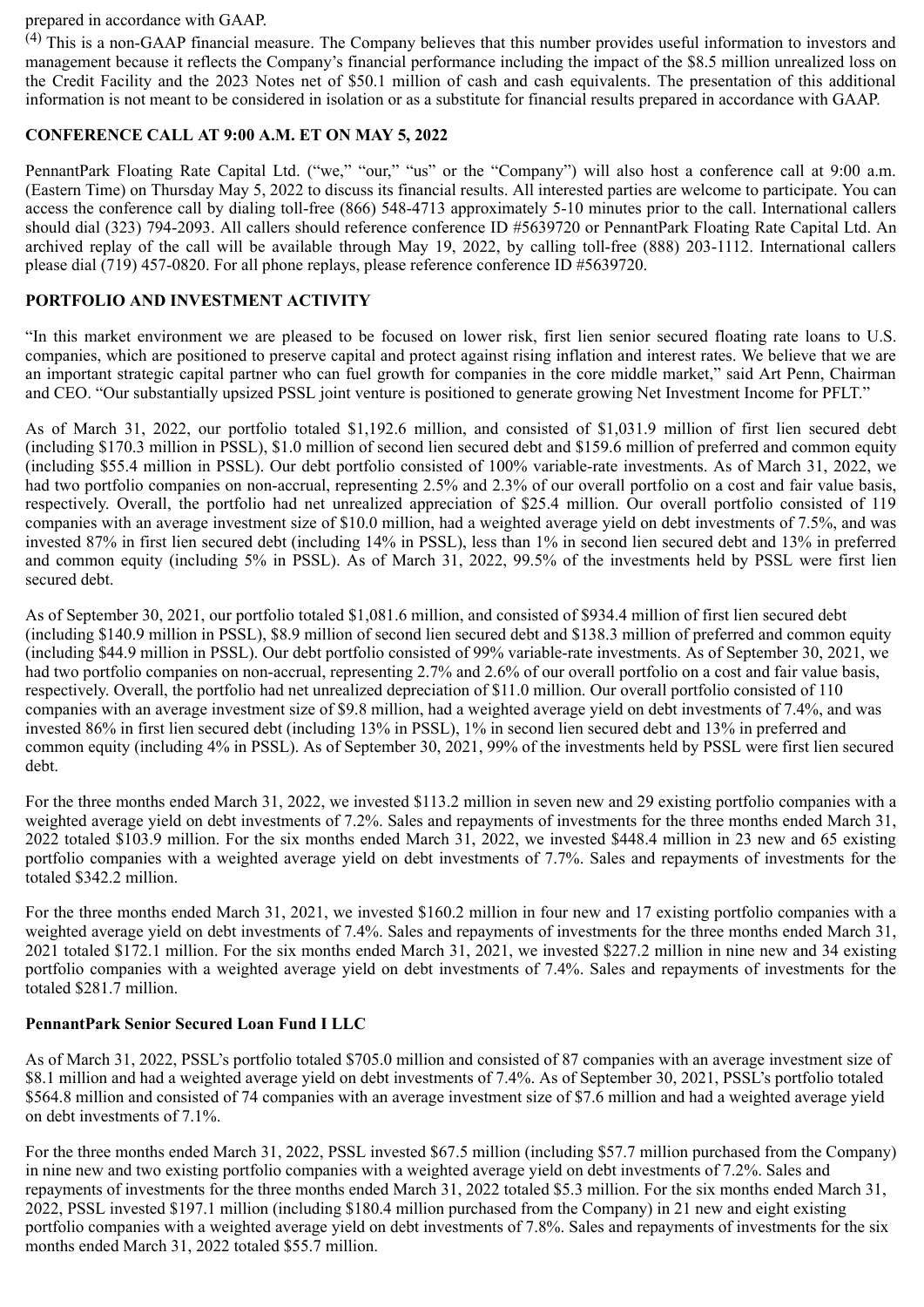For the three months ended March 31, 2021, PSSL invested \$128.7 million (including \$125.2 million purchased from the Company) in 24 new and six existing portfolio companies with a weighted average yield on debt investments of 7.3%. Sales and repayments of investments for the three months ended March 31, 2021 totaled \$29.6 million. For the six months ended March 31, 2021, PSSL invested \$144.1 million (including \$125.2 million purchased from the Company) in 24 new and 11 existing portfolio companies with a weighted average yield on debt investments of 7.4%. Sales and repayments of investments for the six months ended March 31, 2021 totaled \$60.2 million.

# **RESULTS OF OPERATIONS**

Set forth below are the results of operations for the three and six months ended March 31, 2022 and 2021.

# **Investment Income**

Investment income for the three and six months ended March 31, 2022 was \$24.6 million and \$51.0 million, respectively, which was attributable to \$19.9 million and \$42.9 million from first lien secured debt and \$4.7 million and \$8.1 million from other investments, respectively. This compares to investment income for the three and six months ended March 31, 2021 was \$19.4 million and \$40.2 million, respectively, which was attributable to \$16.6 million and \$35.3 million from first lien secured debt and \$2.9 million and \$4.9 million from other investments, respectively. The increase in investment income compared to the same periods in the prior year was primarily due to an increase the size of our portfolio.

# **Expenses**

Expenses for the three and six months ended March 31, 2022 totaled \$13.3 million and \$26.9 million, respectively. Base management fee for the same periods totaled \$2.9 million and \$5.8 million, incentive fee totaled \$2.7 million and \$5.9 million, debt related interest and expenses totaled \$6.7 million and \$13.3 million and general and administrative expenses totaled \$0.8 million and \$1.6 million, respectively. Expenses for the three and six months ended March 31, 2021 totaled \$9.5 million and \$20.1 million, respectively. Base management fee for the same periods totaled \$2.6 million and \$5.3 million, incentive fee totaled \$1.3 million and \$3.1 million, debt related interest and expenses totaled \$4.8 million and \$10.1 million and general and administrative expenses totaled \$0.7 million and \$1.4 million, respectively. The increase in expenses for the three and six months ended March 31, 2022 compared to the same period in the prior year was primarily due to an increase in performance-based incentive fees and debt-related interest and expenses.

# **Net Investment Income**

Net investment income totaled \$11.4 million and \$24.1 million, or \$0.29 and \$0.61 per share, for the three and six months ended March 31, 2022, respectively. Net investment income totaled \$9.9 million and \$20.0 million, or \$0.26 and \$0.52 per share, for the three and six months ended March 31, 2021, respectively.

# **Net Realized Gains or Losses**

Sales and repayments of investments for the three and six months ended March 31, 2022 totaled \$103.9 million and \$342.2 million, respectively, and net realized losses totaled \$15.5 million and \$12.3 million, respectively. Sales and repayments of investments for the three and six months ended March 31, 2021 totaled \$172.1 million and \$281.7 million, respectively, and net realized gains (losses) totaled \$0.5 million and (\$2.3) million, respectively. The change in realized gains/losses was primarily due to changes in the market conditions of our investments and the values at which they were realized.

# **Unrealized Appreciation or Depreciation on Investments, the Credit Facility and the 2023 Notes**

For the three and six months ended March 31, 2022, we reported net change in unrealized appreciation on investments of \$17.5 million and \$14.0 million, respectively. For the three and six months ended March 31, 2021, we reported net change in unrealized appreciation on investments of \$11.8 million and \$34.6 million, respectively. As of March 31, 2022 and September 30, 2021, our net unrealized appreciation on investments totaled \$25.4 million and \$11.0 million, respectively. The net change in unrealized appreciation on our investments compared to the same period in the prior year was primarily due to changes in the market conditions of our investments and the values at which they were held.

For the three and six months ended March 31, 2022, the Credit Facility and the 2023 Notes had a net change in unrealized (appreciation) depreciation of \$(2.4) million and \$1.2 million, respectively. For the three and six months ended March 31, 2021, the Credit Facility and the 2023 Notes had a net change in unrealized (appreciation) of \$(10.5) million and \$(14.5) million, respectively. As of March 31, 2022 and September 30, 2021, the net unrealized depreciation on the Credit Facility and the 2023 Notes totaled \$8.5 million and \$7.2 million, respectively. The net change in net unrealized depreciation compared to the same period in the prior year was primarily due to changes in the capital markets.

#### **Net Change in Net Assets Resulting from Operations**

Net increase in net assets resulting from operations totaled \$7.2 million and \$21.7 million, or \$0.18 and \$0.55 per share, respectively, for the three and six months ended March 31, 2022. Net increase in net assets resulting from operations totaled \$11.7 million and \$37.8 million, or \$0.30 and \$0.98 per share, respectively, for the three and six months ended March 31, 2021. The decrease in the net change in net assets from operations for the three and six months ended March 31, 2022 compared to the same period in the prior year was primarily due to a lower realized and unrealized change in our investment and debt.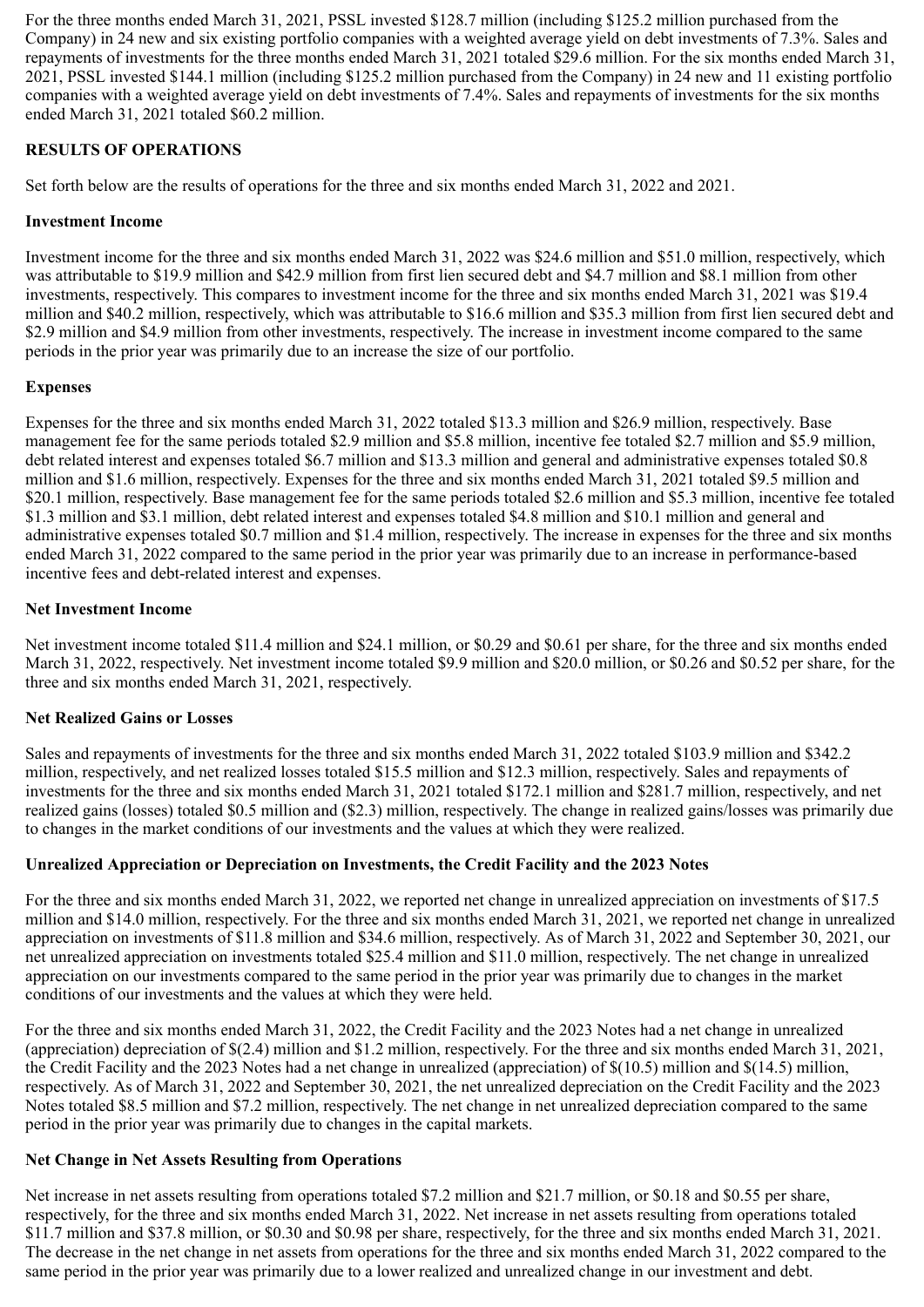# **LIQUIDITY AND CAPITAL RESOURCES**

Our liquidity and capital resources are derived primarily from proceeds of securities offerings, debt capital and cash flows from operations, including investment sales and repayments, and income earned. Our primary use of funds from operations includes investments in portfolio companies and payments of fees and other operating expenses we incur. We have used, and expect to continue to use, our debt capital, proceeds from the rotation of our portfolio and proceeds from public and private offerings of securities to finance our investment objectives. For more information on how the COVID-19 pandemic may impact our ability to comply with the covenants of the Credit Facility, see our Quarterly Report on Form 10-Q for the quarter ended March 31, 2022, including "Item 2. Management's Discussion and Analysis of Financial Condition and Results of Operations – COVID-19 Developments".

The annualized weighted average cost of debt for the six months ended March 31, 2022 and 2021, inclusive of the fee on the undrawn commitment on the Credit Facility, amendment costs and debt issuance costs, was 3.2% and 3.4%, respectively. As of March 31, 2022 and September 30, 2021, we had \$50.3 million and \$80.6 million of unused borrowing capacity under the Credit Facility or our Prior Credit Facility, as applicable, respectively, subject to leverage and borrowing base restrictions.

As of March 31, 2022 and September 30, 2021, our wholly owned subsidiary, PennantPark Floating Rate Funding I, LLC, borrowed \$249.7 million and \$219.4 million under the Credit Facility, respectively. The Credit Facility had a weighted average interest rate of 2.5% and 2.3%, exclusive of the fee on undrawn commitments as of March 31, 2022 and September 30, 2021, respectively.

As of March 31, 2022 and September 30, 2021, we had cash equivalents of \$50.1 million and \$49.8 million, respectively, available for investing and general corporate purposes. We believe our liquidity and capital resources are sufficient to take advantage of market opportunities.

Our operating activities used cash of \$102.0 million for the six months ended March 31, 2022, and our financing activities provided cash of \$101.6 million for the same period. Our operating activities used cash primarily for our investment activities and our financing activities provided cash primarily due to the issuance of \$85 million of our 2026 Add-on Notes, borrowings under our Credit Facility and proceeds from the ATM.

Our operating activities provided cash of \$117.8 million for the six months ended March 31, 2021, and our financing activities used cash of \$107.7 million for the same period. Our operating activities provided cash primarily from our investment activities and our financing activities used cash primarily to pay down our Credit Facility, partially offset by the 2026 Notes issuance.

# **RECENT DEVELOPMENTS**

On May 2, 2022, the PSSL Credit Facility was amended to, among other things, to allow PSSL Subsidiary II to borrow up to \$325.0 million (increased from \$225.0 million) at any one time outstanding, subject to leverage and borrowing base restrictions.

#### **DISTRIBUTIONS**

During the three and six months ended March 31, 2022, we declared distributions of \$0.285 and \$0.57 per share, respectively, for total distributions of \$11.3 and \$22.4 million, respectively. During the three and six months ended March 31, 2021, we declared distributions of \$0.285 and \$0.57 per share, respectively, for total distributions of \$11.1 and \$22.1 million, respectively. We monitor available net investment income to determine if a return of capital for tax purposes may occur for the fiscal year. To the extent our taxable earnings fall below the total amount of our distributions for any given fiscal year, stockholders will be notified of the portion of those distributions deemed to be a tax return of capital. Tax characteristics of all distributions will be reported to stockholders subject to information reporting on Form 1099-DIV after the end of each calendar year and in our periodic reports filed with the SEC.

#### **AVAILABLE INFORMATION**

The Company makes available on its website its Quarterly Report on Form 10-Q filed with the SEC, and stockholders may find such report on its website at www.pennantpark.com.

#### **PENNANTPARK FLOATING RATE CAPITAL LTD. AND SUBSIDIARIES CONSOLIDATED STATEMENTS OF ASSETS AND LIABILITIES (in thousands, except per share data)**

|                                                                                        |  | March 31,<br>2022 | September 30,<br>2021 |           |
|----------------------------------------------------------------------------------------|--|-------------------|-----------------------|-----------|
|                                                                                        |  | (unaudited)       |                       |           |
| <b>Assets</b>                                                                          |  |                   |                       |           |
| Investments at fair value                                                              |  |                   |                       |           |
| Non-controlled, non-affiliated investments (cost—\$901,437 and \$824,542, respectively |  | 933.041           |                       | 856,806   |
| Non-controlled, affiliated investments (cost— $\text{\$}$ — and \$22,380, respectively |  |                   |                       | 7.433     |
| Controlled, affiliated investments (cost—\$265,824 and \$223,714, respectively         |  | 259,571           |                       | 217,380   |
| Total investments (cost— $$1,167,262$ and $$1,070,636$ , respectively                  |  | 1,192,613         |                       | 1,081,619 |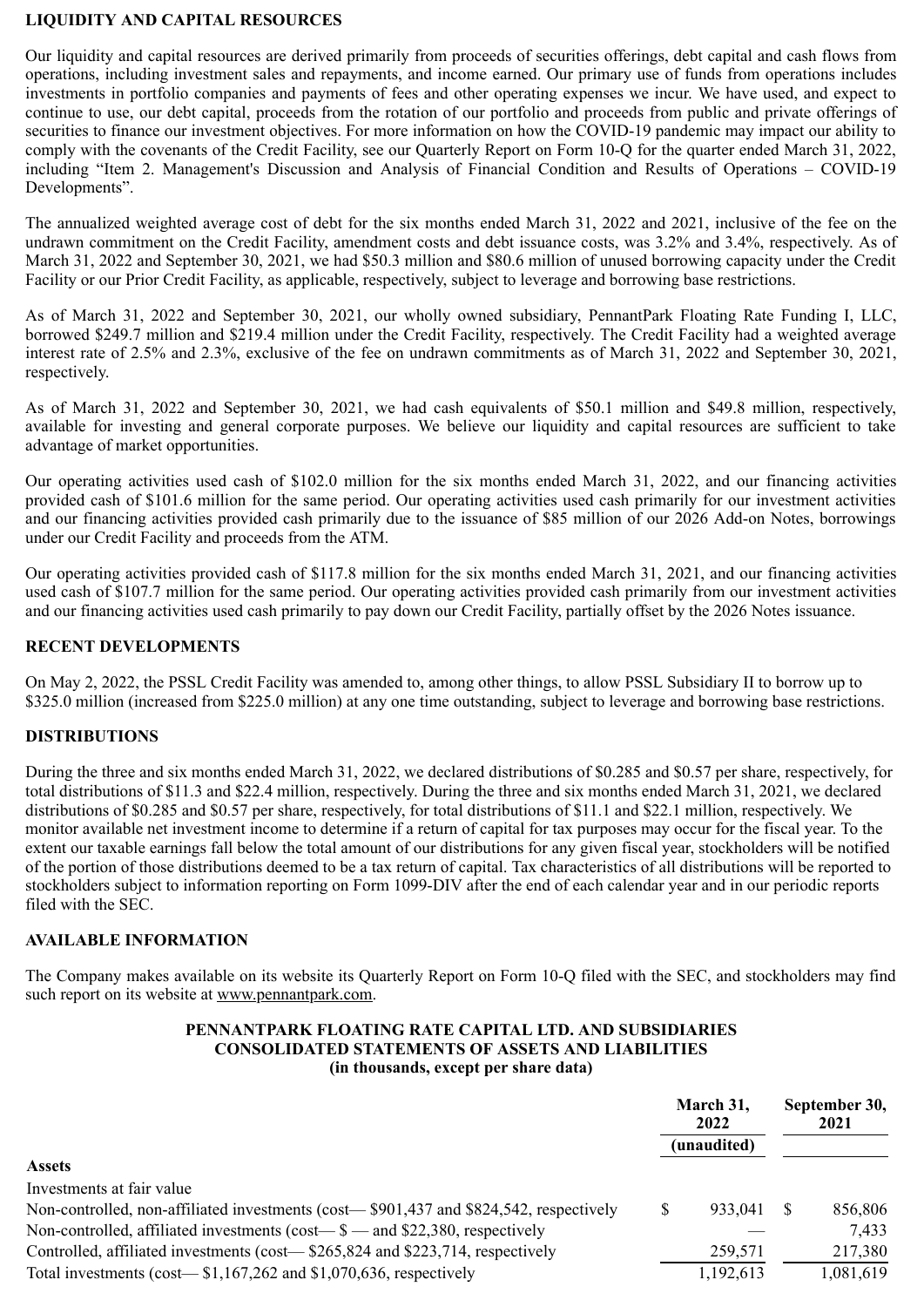| Cash and cash equivalents (cost—\$50,053 and \$49,825, respectively)                |                 | 50,064    | 49,826          |
|-------------------------------------------------------------------------------------|-----------------|-----------|-----------------|
| Interest receivable                                                                 |                 | 5,316     | 5,446           |
| Receivable for investments sold                                                     |                 | 38,542    | 33,966          |
| Prepaid expenses and other assets                                                   |                 | 1,356     |                 |
| <b>Total assets</b>                                                                 |                 | 1,287,891 | 1,170,856       |
| <b>Liabilities</b>                                                                  |                 |           |                 |
| Distributions payable                                                               |                 | 3,814     | 3,690           |
| Payable for investments purchased                                                   |                 |           | 13,546          |
| Credit Facility payable, at fair value (cost-\$249,654 and \$219,400, respectively) |                 | 249,910   | 218,852         |
| 2023 Notes payable, at fair value (par—\$97,006 and \$117,793, respectively)        |                 | 88,275    | 111,114         |
| 2026 Notes payable, net (par—\$185,000 and \$100,000, respectively)                 |                 | 181,888   | 97,171          |
| 2031 Asset-Backed Debt, net (par—\$228,000)                                         |                 | 225,813   | 225,497         |
| Interest payable on debt                                                            |                 | 6,975     | 5,455           |
| Base management fee payable                                                         |                 | 2,945     | 2,707           |
| Performance-based incentive fee payable                                             |                 | 2,704     | 624             |
| Deferred tax liability                                                              |                 | 5,340     |                 |
| Accrued other expenses                                                              |                 | 241       | 1,591           |
| <b>Total liabilities</b>                                                            |                 | 767,904   | 680,245         |
| Commitments and contingencies                                                       |                 |           |                 |
| <b>Net assets</b>                                                                   |                 |           |                 |
| Common stock, 41,209,566 and 38,880,728 shares issued and outstanding, respectively |                 |           |                 |
| Par value \$0.001 per share and 100,000,000 shares authorized                       |                 | 41        | 39              |
| Paid-in capital in excess of par value                                              |                 | 568,869   | 538,815         |
| Accumulated deficit                                                                 |                 | (48, 924) | (48, 242)       |
| <b>Total net assets</b>                                                             | \$              | 519,986   | \$<br>490,611   |
| <b>Total liabilities and net assets</b>                                             | \$              | 1,287,891 | \$<br>1,170,856 |
| Net asset value per share                                                           | $\overline{\$}$ | 12.62     | \$<br>12.62     |

# **PENNANTPARK FLOATING RATE CAPITAL LTD. AND SUBSIDIARIES CONSOLIDATED STATEMENTS OF OPERATIONS (in thousands, except per share data)**

**(Unaudited)**

|                                                    | <b>Three Months Ended March</b> |        |               |                            |    |        |              |        |
|----------------------------------------------------|---------------------------------|--------|---------------|----------------------------|----|--------|--------------|--------|
|                                                    | 31,                             |        |               | Six Months Ended March 31, |    |        |              |        |
|                                                    |                                 | 2022   |               | 2021                       |    | 2022   |              | 2021   |
| <b>Investment income:</b>                          |                                 |        |               |                            |    |        |              |        |
| From non-controlled, non-affiliated investments:   |                                 |        |               |                            |    |        |              |        |
| Interest                                           | $\mathbb{S}$                    | 16,195 | $\mathcal{S}$ | 13,725                     | \$ | 33,052 | $\mathbb{S}$ | 29,026 |
| Dividend                                           |                                 | 577    |               |                            |    | 1,154  |              |        |
| Other income                                       |                                 | 686    |               | 491                        |    | 3,510  |              | 1,373  |
| From non-controlled, affiliated investments:       |                                 |        |               |                            |    |        |              |        |
| Interest                                           |                                 |        |               | 183                        |    | 112    |              | 280    |
| Other income                                       |                                 |        |               | 102                        |    |        |              | 123    |
| From controlled, affiliated investments:           |                                 |        |               |                            |    |        |              |        |
| Interest                                           |                                 | 3,240  |               | 2,659                      |    | 6,405  |              | 5,322  |
| Dividend                                           |                                 | 3,938  |               | 2,275                      |    | 6,738  |              | 3,850  |
| Other Income                                       |                                 |        |               |                            |    |        |              | 196    |
| <b>Total investment income</b>                     |                                 | 24,635 |               | 19,435                     |    | 50,971 |              | 40,169 |
| <b>Expenses:</b>                                   |                                 |        |               |                            |    |        |              |        |
| Base management fee                                |                                 | 2,945  |               | 2,634                      |    | 5,841  |              | 5,350  |
| Performance-based incentive fee                    |                                 | 2,704  |               | 1,302                      |    | 5,885  |              | 3,064  |
| Interest and expenses on debt                      |                                 | 6,705  |               | 4,781                      |    | 13,344 |              | 10,122 |
| Administrative services expenses                   |                                 | 144    |               | 300                        |    | 287    |              | 600    |
| Other general and administrative expenses          |                                 | 655    |               | 400                        |    | 1,309  |              | 800    |
| <b>Expenses before provision for taxes</b>         |                                 | 13,153 |               | 9,417                      |    | 26,667 |              | 19,936 |
| Provision for taxes on net investment income       |                                 | 100    |               | 100                        |    | 200    |              | 200    |
| <b>Total expenses</b>                              |                                 | 13,253 |               | 9,517                      |    | 26,867 |              | 20,136 |
| Net investment income                              |                                 | 11,382 |               | 9,918                      |    | 24,104 |              | 20,032 |
| Realized and unrealized (loss) gain on investments |                                 |        |               |                            |    |        |              |        |

**Realized and unrealized (loss) gain on investments and debt:**